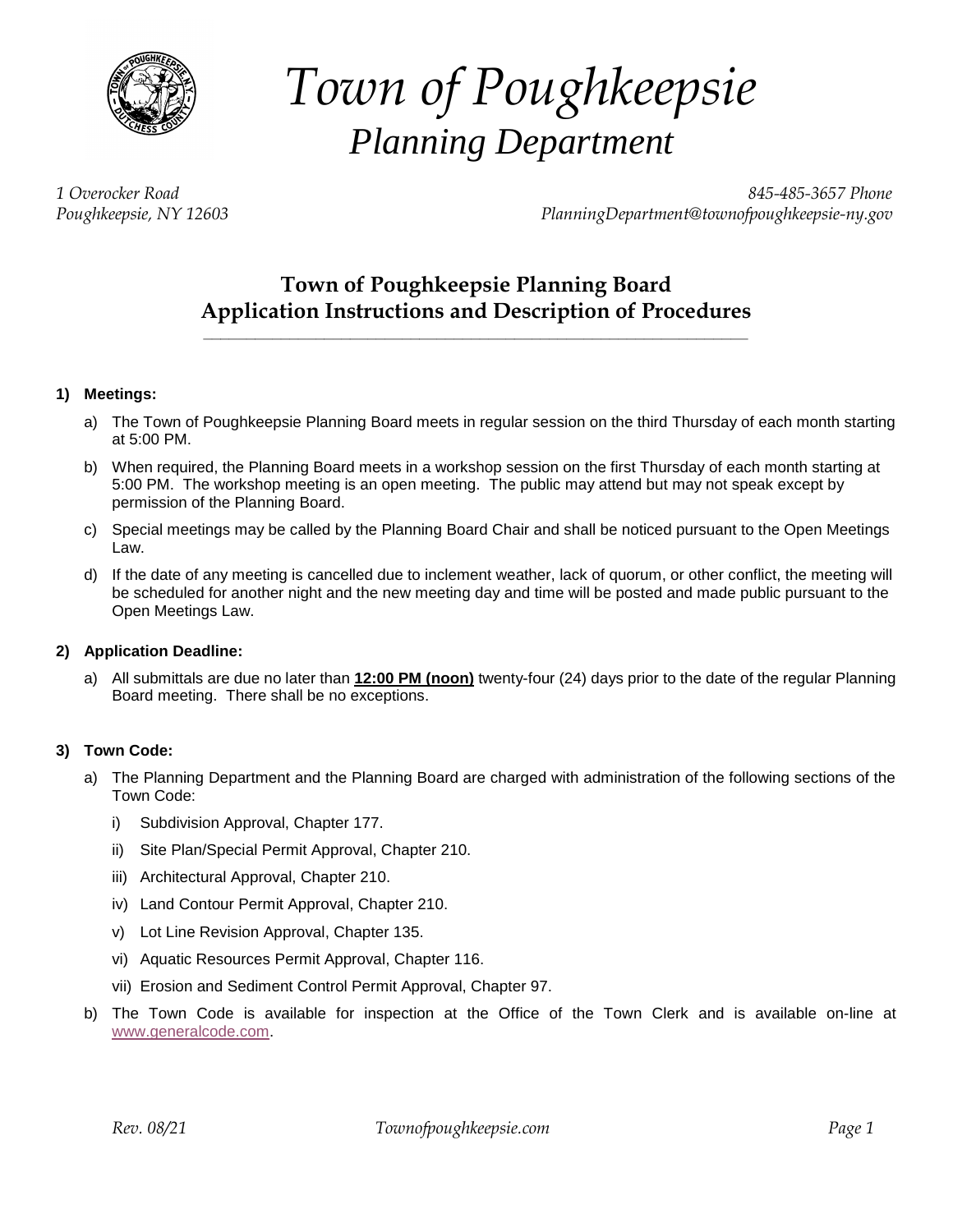# **4) Application Submittals:**

- a) All applications shall include the following:
	- All applications and re-submissions shall include a digital copy of all applications, forms, documents, and maps. Electronic files may be submitted via email to [planningdepartment@townofpoughkeepsie-ny.gov,](mailto:planningdepartment@townofpoughkeepsie-ny.gov) on a CD or flash drive. The digital copy shall be in a pdf or other suitable write-protected image format capable of being opened and viewed using any standard Windows based software.
	- ii) Number of maps and plans:
		- (1) For Planning Board review of Subdivision and Site Plan applications:
			- (a) Original and eighteen (18) copies of the completed application forms, affidavits, Environmental Assessment Forms and any other documents submitted.
			- (b) Eight (8) full size and fourteen (14) reduced size (11" x 17") copies of the development plans prepared in accordance with the requirements of the Town Code. **All maps shall be folded. Maps that are not folded will not be accepted.**
			- (c) Five (5) full size and fourteen (14) reduced size (11" x 17") **folded** copies of building floor plans and elevations.
			- (d) Supplemental reports (i.e. traffic study, SWPPP, natural resource assessment, biological studies, wetland studies, engineering reports, etc.) require only electronic (PDF) submittal.
		- (2) For Administrative review of Site Plan applications:
			- (a) Original and five (5) copies of the completed application forms and affidavits and EAF.
			- (b) Six (6) full size **folded** copies of the development plans prepared in accordance with the requirements of the Town Code.
		- (3) For Pre-Application, Erosion and Sediment Control, Aquatic Resources Permit, Architectural, and major Land Contour approvals applicant shall contact the Department of Planning to determine plan submission requirements and number of copies.
	- iii) Survey information shall be recent or recently re-certified by a New York State Licensed Surveyor so as to accurately depict topographic and site conditions as of the date the application is submitted.
	- iv) Environmental Assessment Form. Each application shall, at a minimum, be accompanied by a completed Short Form EAF. The Planning Department reserves the right to require the applicant to provide a Long Form EAF. All Type I Actions shall require a completed Long Form EAF. Forms are available online at [http://www.dec.ny.gov/permits/6191.html.](http://www.dec.ny.gov/permits/6191.html)
	- v) Agricultural data statement, if applicable.
	- vi) Recent aerial photo at a scale of 1:200 or less with the development parcel delineated.

# **5) Application Procedures:**

- a) Administrative Review and Approval.
	- i) Pursuant to Chapter 210-151(D) of the Town Code the following activities may be approved by the Department of Planning.
		- *(1) The activity involves the construction of not more than two-hundred (200) gross square feet of new construction for a use that is permitted in the district in which the property is located; and*
		- *(2) The existing use of the property is a conforming use; and*
		- *(3) The property is located in a business or a commercial district; and*
		- *(4) The lot and all existing and proposed structures comply with the minimum lot and bulk requirements for the district in which the lot is located, or area variances have been issued by the Zoning Board of Appeals; and*
		- *(5) The new construction is one of the following listed activities:*
			- *(a) Enclosure of equipment and storage buildings/shed.*
			- *(b) Enclosure of access vestibules.*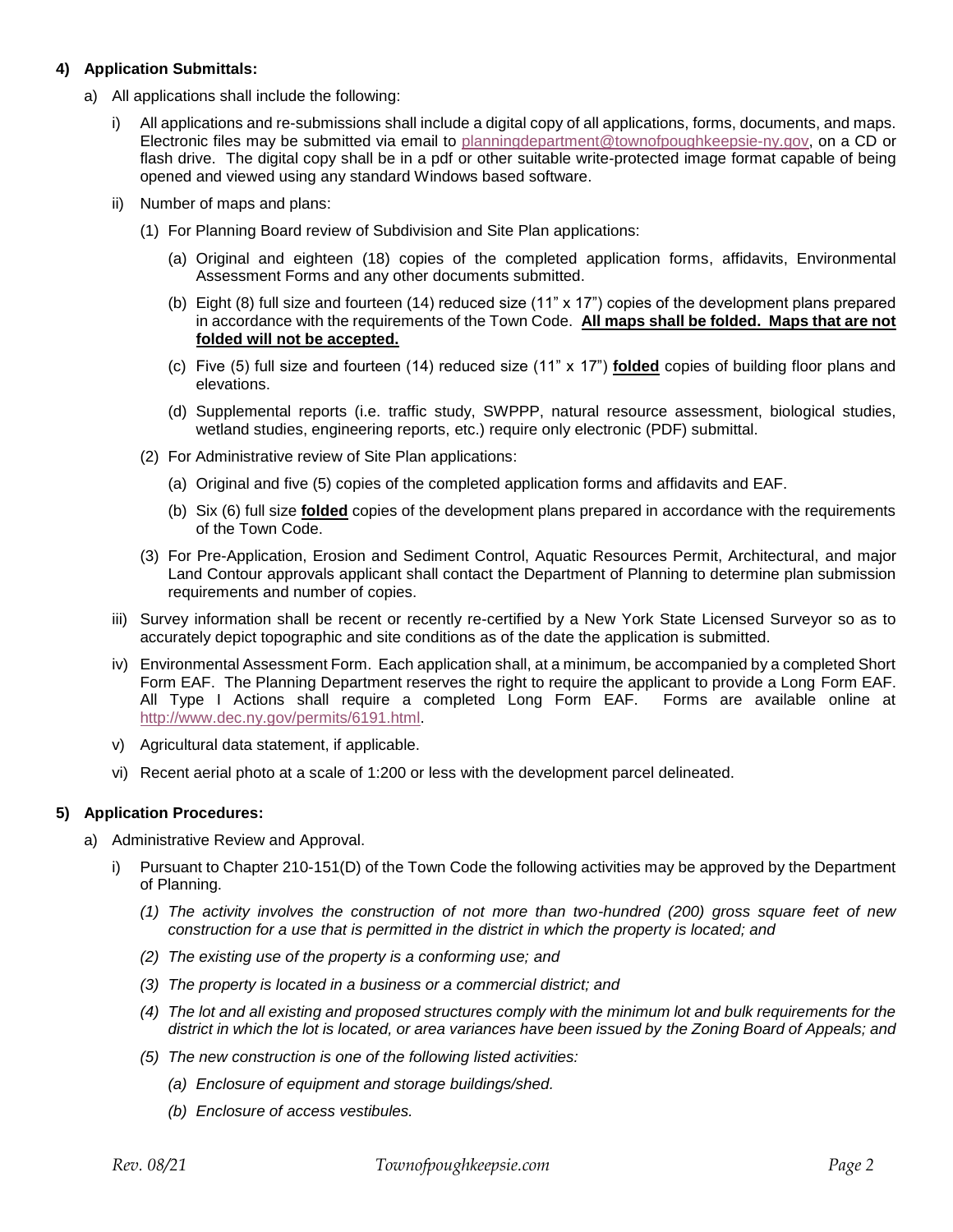- *(c) Enclosure of fire access.*
- *(d) Enclosure of loading docks.*
- *(e) Enclosure of sidewalks.*
- *(f) Enclosure of refuse containers.*
- *(g) Installation of a freestanding or a wall mounted sign.*
- *(6) Changes in use not requiring additional construction or site modifications.*
- ii) The Department reserves the right to refer any application to the Planning Board for review and approval.
- b) Planning Board Review and Approval.
	- i) All applications and submittals are formally received as of the date of the next regular meeting of the Planning Board.
	- **ii) In order to be placed on a Planning Board agenda all application fees (Chapter 105) and review fees (Chapter 106) shall be paid at the time the application is submitted to the Planning Department.**
	- iii) All maps must comply with the Town requirements for preliminary plats and site plans. In addition, all submissions must contain enough engineering data to enable a proper engineering and planning review in accordance with the Zoning Law. If maps either fail to comply with the code requirements or are insufficient to support a proper engineering and planning review, the result may be the removal of the application from the Planning Board agenda, or the denial of approval. The adequacy of all submissions will be determined by the Department of Planning.
	- iv) If a public hearing is required the hearing will be set only after the Board is satisfied that the applicant has addressed all comments and questions to the satisfaction of the Board.
	- v) Applicants are responsible to place the notice of the public hearing in the designated newspaper and to pay the cost of publication. Such publication must occur no less than ten (10) days prior to the date of the public hearing (not including the date of the public hearing), and to submit the Affidavit of Publication to the Department of Planning (via email and/or US Mail) as soon as received. The public hearing notice will be prepared by the Department and provided to the applicant. The Department shall mail notice of the public hearing to surrounding landowners within 200' of application parcel(s).

#### 6) **Actions of the Planning Board:**

- a) Prior to making a decision on the application, the Planning Board shall make a determination of significance under the State Environmental Quality Review Act. The Planning Board may open the public hearing prior to the determination of significance in order to obtain public comment on the issues of environmental concern. An application is not complete until a Negative Declaration has been issued or a DEIS has been received and declared complete.
- b) Decisions of approval or disapproval will be made no more than sixty two (62) days after the close of a public hearing on a complete application unless extended by agreement of the Planning Board and the applicant. The decision of the Planning Board will be filed with the Town Clerk within five (5) business days of the date of the decision.
- c) Disapproval of an application will require the submission of a new application and new fees if the applicant wishes to pursue further consideration of the plan.
- d) The approved plan shall be void if it is revised after Planning Board signature. No changes, erasures, modifications or revisions shall be made on any plan after the plat has been signed by the Chairman. If a recorded plat map contains any unauthorized changes, the plat shall be considered void, and the Planning Board shall take action to remove the plat from the county records.

# **7) Application Fees; Review Fees:**

Pursuant to Chapter 105 of the Town Code an applicant shall pay application fees at the time an application is submitted. Application fees are not refundable. At the time an application is submitted to the Planning Board application fees shall be paid with separate check made payable to the "Town of Poughkeepsie".

Pursuant to Chapter 106 of the Town Code an applicant is responsible to pay the cost of reviewing an application by